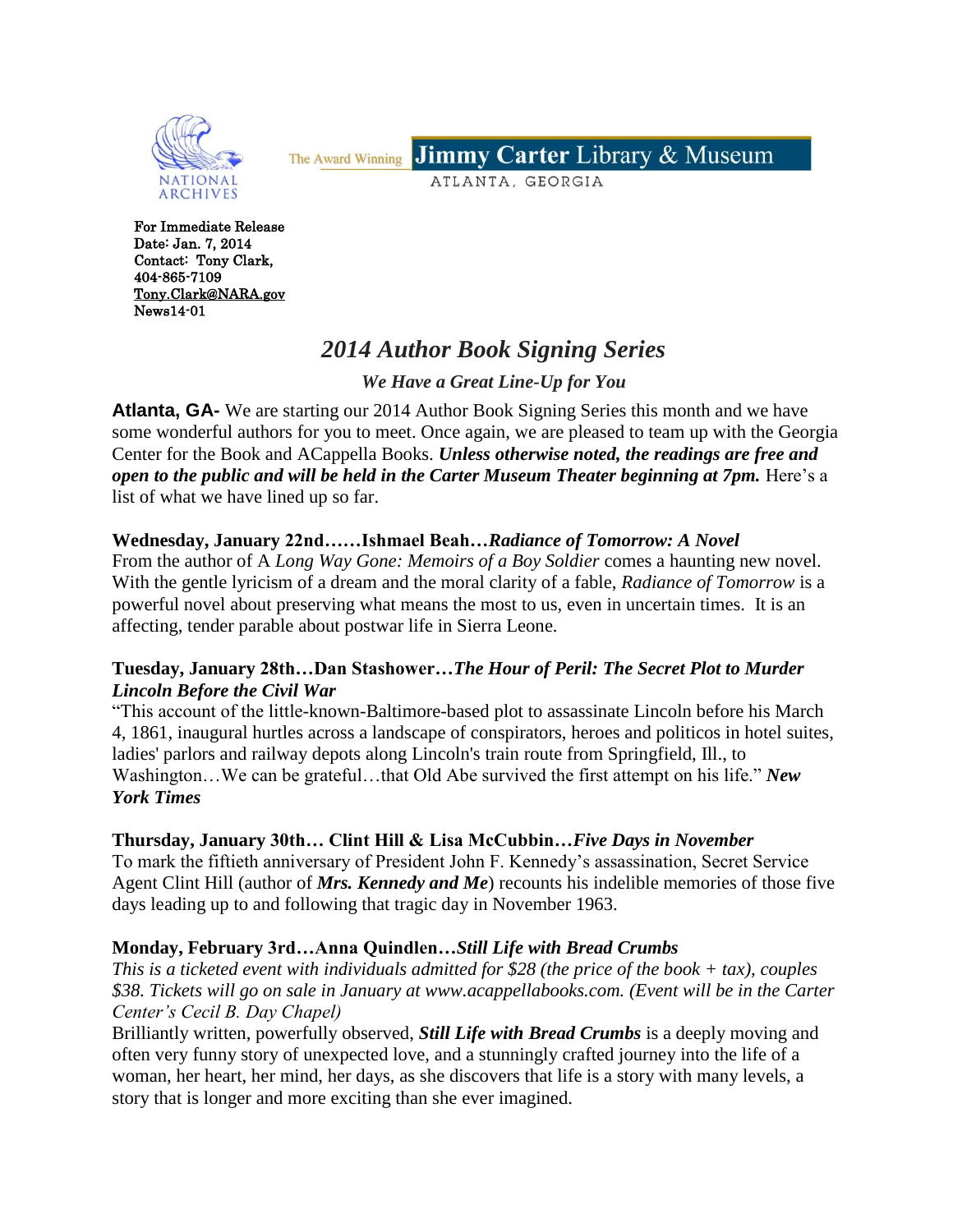## **Tuesday, February 11th…David Beasley…** *Without Mercy: The Stunning True Story of Race, Crime, and Corruption in the Deep South*

On December 9, 1938, six black men were executed within 81 minutes in Georgia's new Tattnall Prison. A seventh man, white, was pardoned by Governor E.D. Rivers. Race seemingly played a major role in who lived and who died. David Beasley, co-author of Inside Coca-Cola and former editor for the Atlanta Journal Constitution, effectively juxtaposes the lives of the black men who were executed with white men who were not, following their passage through the judicial system. Beasley's well-documented and vivid account ultimately puts capital punishment itself on trial.

**Wednesday, February 12th …Alvin Townley…***Defiant*: *The POWs Who Endured Vietnam's Most Infamous Prison, the Women Who Fought for Them, and the One Who Never Returned* "These heroic men and women remind us how courage, devotion, and faith can triumph even in the darkest of times. In *Defiant*, Alvin Townley masterfully tells the inspirational and unforgettable story of our Vietnam POWs and the Alcatraz Eleven." - President Jimmy Carter

#### **Thursday, February 20th …Adam Goudsouzian…***Down to the Crossroads*: *Civil Rights, Black Power, and the Meredith March Against Fear*

"In *Down to the Crossroads*, Aram Goudsouzian re-creates the last great march of the civil rights movement in vibrant and intimate detail….This book is a must-read for anyone curious about the sixties and about the roots of the political movement that elected Barack Obama president." - Henry Louis Gates, Jr., Harvard

**Thursday, February 27th…Dr. Louis W. Sullivan…***Breaking Ground: My Life in Medicine* In *Breaking Ground*, Sullivan recounts his extraordinary life beginning with his childhood in Jim Crow south Georgia and continuing through his trailblazing endeavors training to become a physician in an almost entirely white environment in the Northeast, founding and then leading the Morehouse School of Medicine in Atlanta, and serving as secretary of Health and Human Services in President George H. W. Bush's administration. Throughout this extraordinary life Sullivan has passionately championed both improved health care and increased access to medical professions for the poor and people of color.

## **Friday, March 7th….Dave Barry….** *Author of "You Can Date Boys When You're Forty: Dave Barry on Parenting and Other Topics He Knows Very Little About." This event will be held in the Carter Center Day Chapel.*

The Carter Library, Georgia Center for the Book and Eagle Eye Books welcome Dave Barry to the Carter Library. In uproarious, brand-new pieces, Dave Barry tackles everything from family trips, bat mitzvah parties and dating (he's serious about that title: "When my daughter can legally commence dating-February 24, 2040-I intend to monitor her closely, even if I am deceased") to funeral instructions ("I would like my eulogy to be given by William Shatner"), the differences between male and female friendships, the deeper meaning of Fifty Shades of Grey, and a father's ultimate sacrifice: accompanying his daughter to a Justin Bieber concert ("It turns out that the noise teenage girls make to express happiness is the same noise they would make if their feet were being gnawed off by badgers").